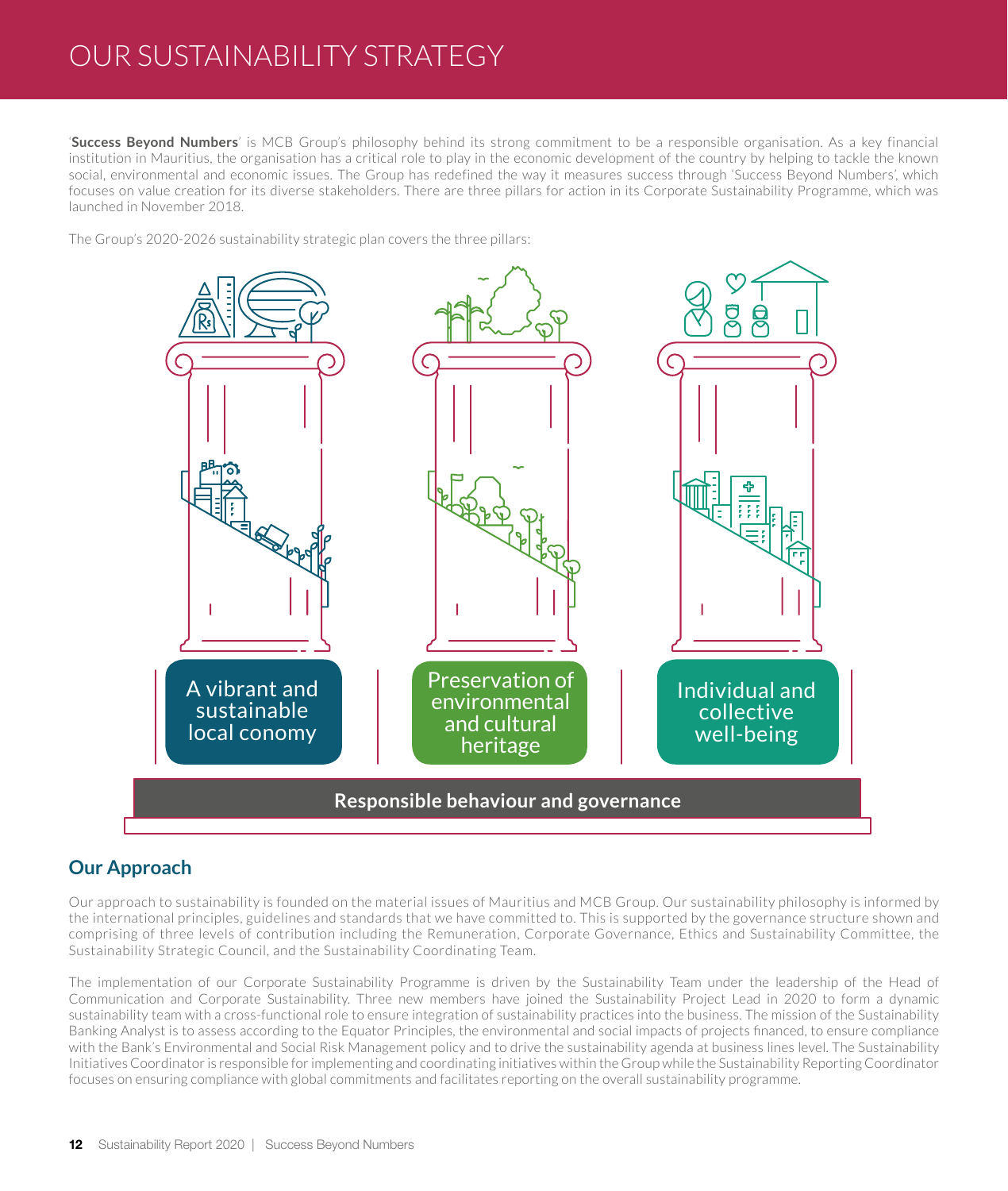

#### **1. Remuneration, Corporate Governance, Ethics and Sustainability Committee**

Appointment of a New Director with expertise in sustainability to better oversee the Group's sustainability strategy.

### **2. Sustainability Strategic Council**

Top Executives and some Heads of Strategic Business Units are part of this council. New mandate and responsibilities have been established for better efficiency in approving strategic initiatives.

### **3. Deputy Chief Executive Officer**

As the sustainability programme sponsor, the Deputy Chief Executive Officer approves and authorises tactical initiatives.

#### **4. Head of Communication and Corporate Sustainability**

Overall accountability for successful implementation of the Sustainability Programme.

### **5. Sustainability Team**

Subject expertise for crafting sustainability strategic vision and plan, and implementation of initiatives.

### **6. Sustainability Coordinating Team**

Operational Coordination of sustainability initiatives with Pillar Owners and other Heads of Business Units.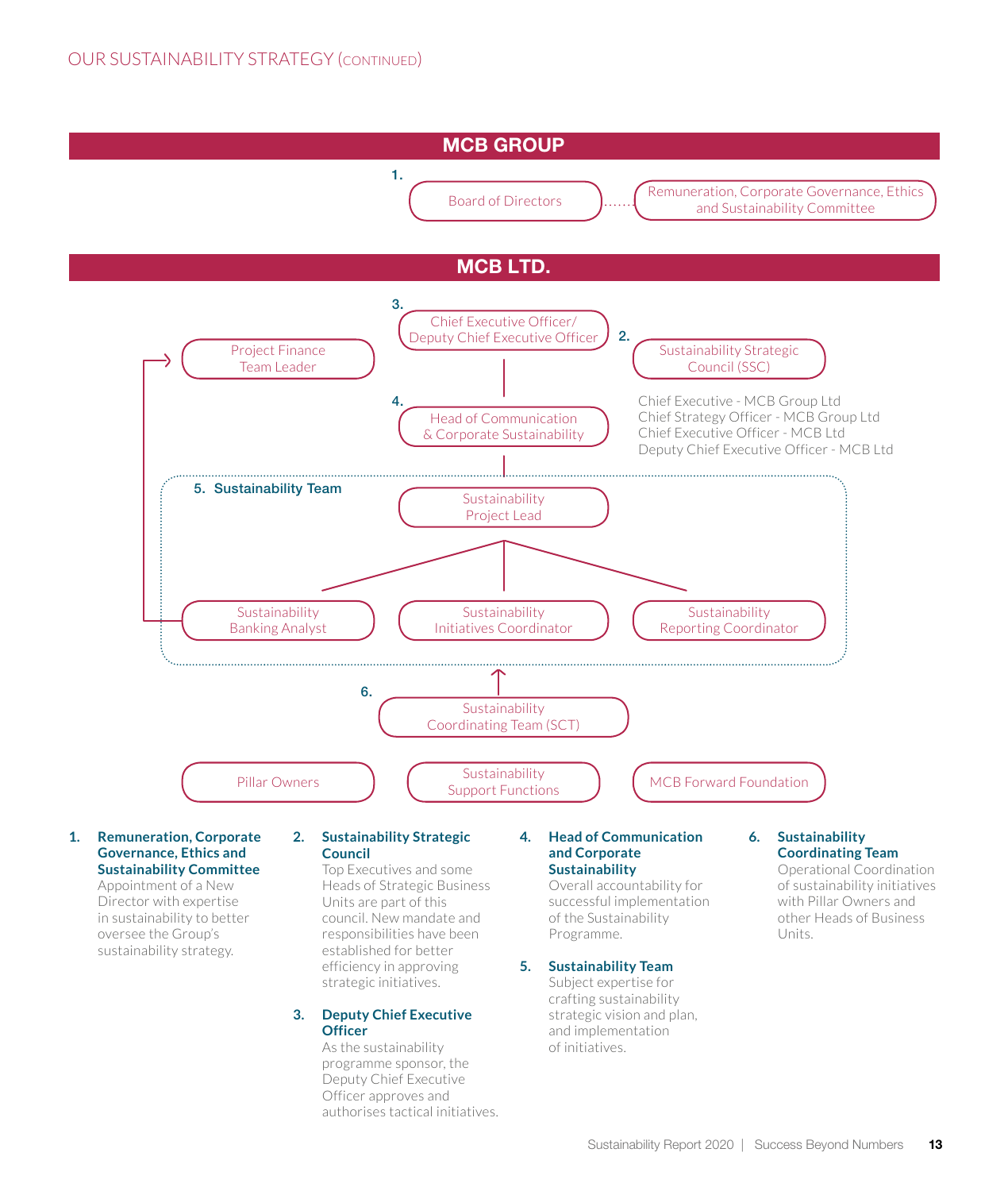### Key challenges to implementing our Sustainability Programme

### Our Response

| Governance structure<br>Having the right and efficient<br>governance structure to ensure the<br>success of implementation.     | Board commitment and monitoring by the the Remuneration, Corporate Governance,<br>$\bullet$<br>Ethics and Sustainability Committee, together with people participating at various<br>levels, show our strong commitment to achieving sustainability. |
|--------------------------------------------------------------------------------------------------------------------------------|------------------------------------------------------------------------------------------------------------------------------------------------------------------------------------------------------------------------------------------------------|
| <b>Resources</b><br>Availability of manpower, time, and finance<br>for implementation of initiatives.                          | A clear and structured timeline and planning.<br>Commitment of Leadership Team.                                                                                                                                                                      |
| <b>Sustainability culture</b><br>Participation of all employees and<br>enhancing behaviour.                                    | Internal transparent communication.<br>Awareness programmes for employees.<br>Facilitating knowledge transfer and collaboration.<br>More autonomy in implementing actions and recognition of individual involvement.                                 |
| Operational<br>A strong data collection and analysis<br>culture for efficient measurement and<br>monitoring of set objectives. | Use of the right tools for measurement and monitoring of key performance indicators.<br>Provision of adequate resources (people, time, financial)                                                                                                    |

## *OUR COMMITMENTS AND PARTNERSHIPS*

**UN Sustainable Development Goals (UN SDGs)**

**UN Environment Programme Finance Initiative Principles for Responsible Banking (UNEP FI PRB)**

**UN Global Compact principles**

**Equator Principles**

**GRI Sustainability Reporting Standards**

**International Integrated Reporting Council (IIRC) < Integrated Reporting > Framework** 

**Agence Française de Développement (AFD)**

**UN Global Compact Network Mauritius**

**Stock Exchange of Mauritius Sustainability Index (SEMSI)**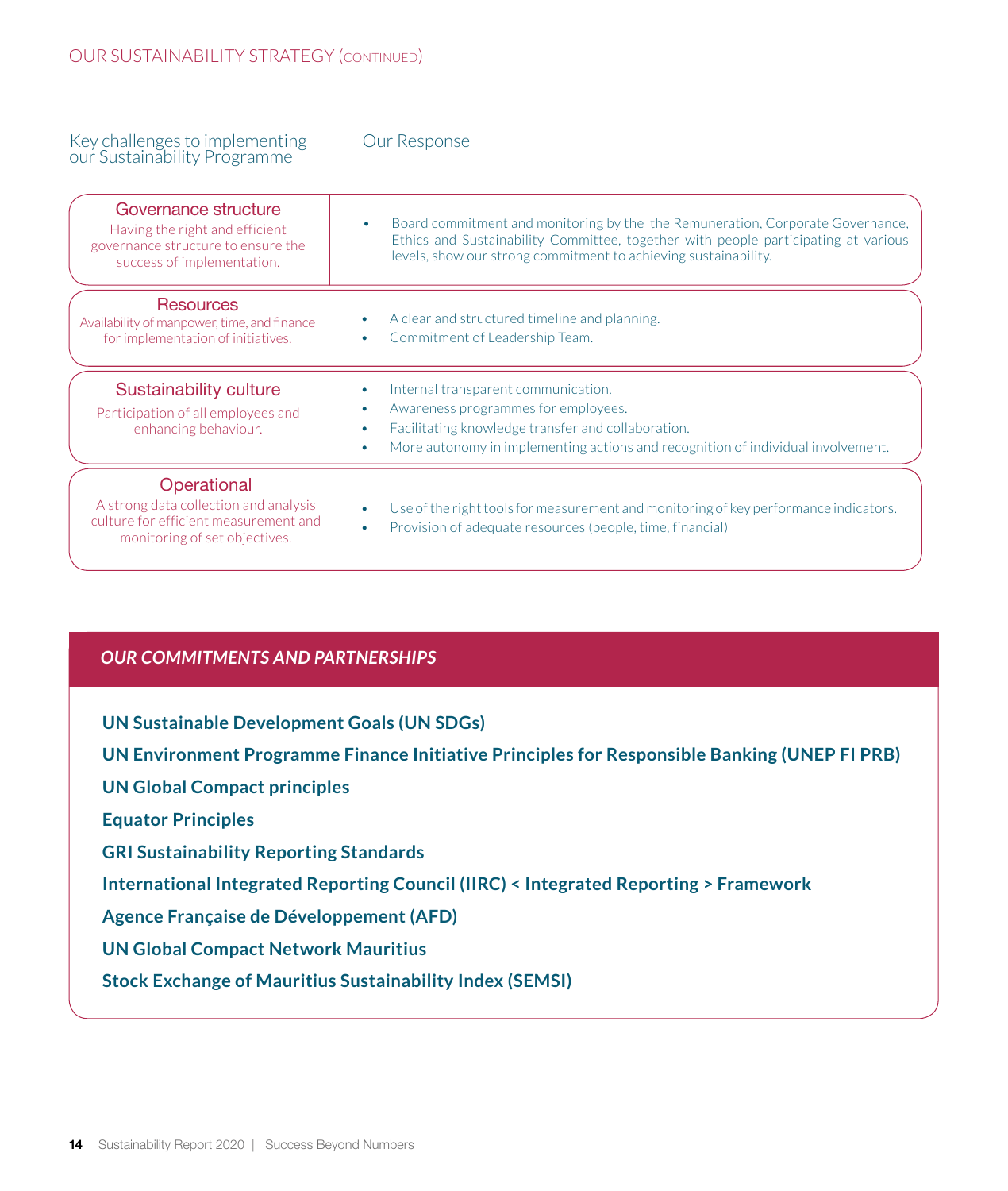



# **MCB Ltd Sustainability Rating by Ecovadis**

MCB obtained a Sustainability score of 53/100 equivalent to a Bronze medal in a recent assessment of its sustainability practices .

The objective of the rating methodology is to measure the quality of MCB's sustainability management system through its policies, actions and results in the following areas: environment, labour and human rights, ethics and sustainable procurement.

### **STRENGTH**

### **AREA OF IMPROVEMENT**

Good environmental, labour and human rights and ethics practices and reporting

Sustainable procurement practices

# **MCB Group MSCI ESG Rating**

In 2020, MCB Group received a rating of A (on a scale of AAA-CCC) in the MSCI ESG Ratings assessment.



#### *Disclaimer*

*The use by MCB Group of any MSCI ESG Research LLC or its affiliates ("MSCI") data, and the use of MSCI logos, trademarks, service marks or index names herein, do not constitute a sponsorship, endorsement, recommendation, or promotion of MCB Group by MSCI. MSCI services and data are the property of MSCI or its information providers, and are provided 'as-is' and without warranty. MSCI names and logos are trademarks or service marks of MSCI.*

# **UNEP FI Principles for Responsible Banking**

### **PARTICIPATING IN 'STRUCTURE OF REPORTING' WORKING GROUP**

MCB is currently taking part in virtual interactive sessions together with international signatory banks. The objective of the working group is to empower signatory banks to report on their implementation of the PRB – integration with other reporting framework in order to leverage existing reporting information. It started in June 2020 with one virtual interaction per month.

### **UNEP FI AND HARVARD RESEARCH PROJECT ON THE SUSTAINABLE RECOVERY FROM COVID-19**

This research project which was conducted by the two institutions in May-July 2020 will give high level recommendations on recovery from the crisis while accelerating the transition to a better and sustainable economy. We have shared the measures taken by the Bank during the pandemic lockdown in Mauritius.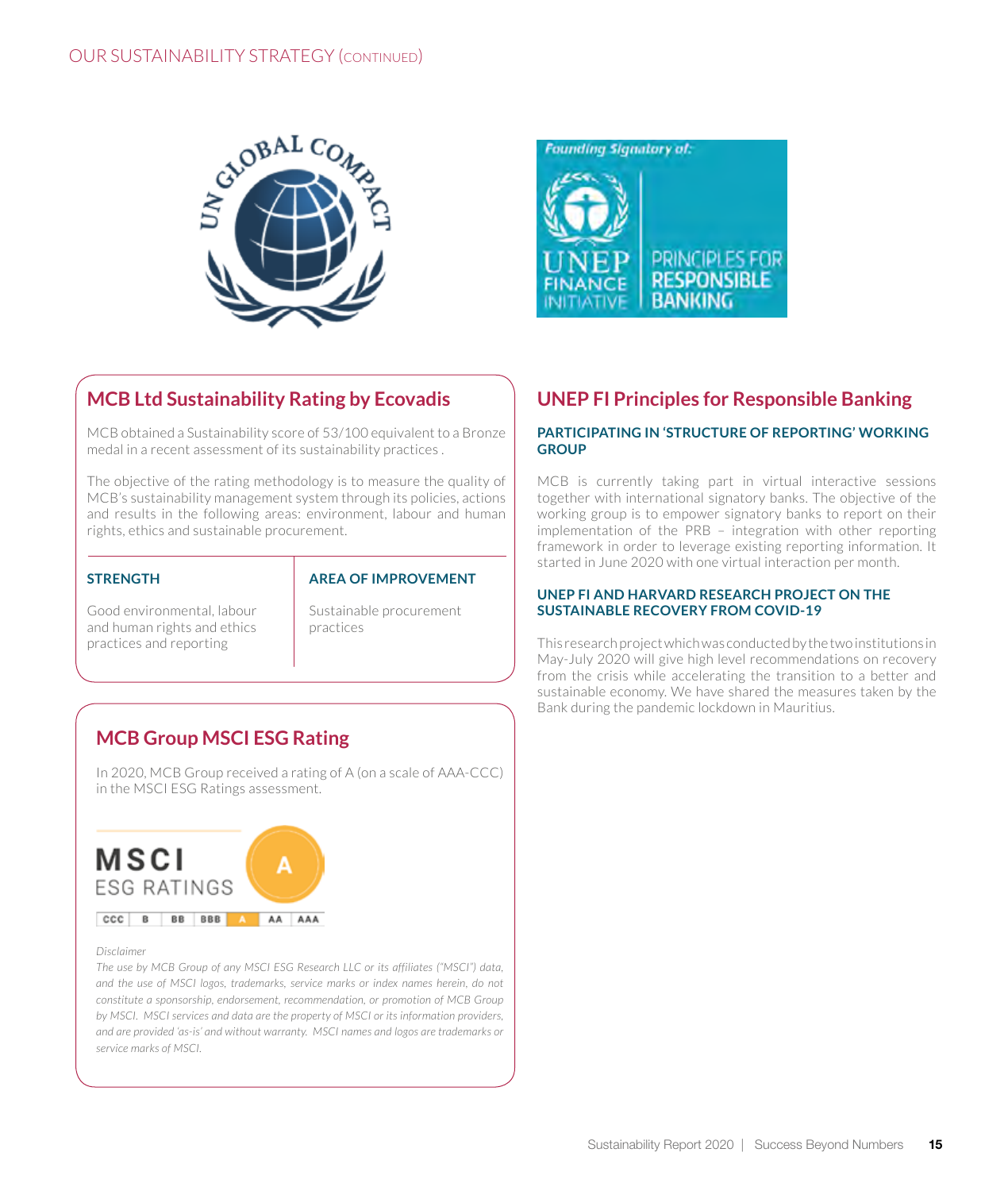## OUR SUSTAINABILITY STRATEGY (continued)



#### **Future commitments**

- ASSESS THE OPPORTUNITIES AND RISKS/IMPACTS RELATING TO CLIMATE IN OUR FINANCING PORTFOLIO
- STOP THE FINANCING OF NEW COAL-FIRED POWER PLANTS IN MAURITIUS BY 2022
- STOP ALL NEW FINANCING WORLDWIDE FOR COAL INFRASTRUCTURE AND TRADE, WHETHER THERMAL OR METALLURGICAL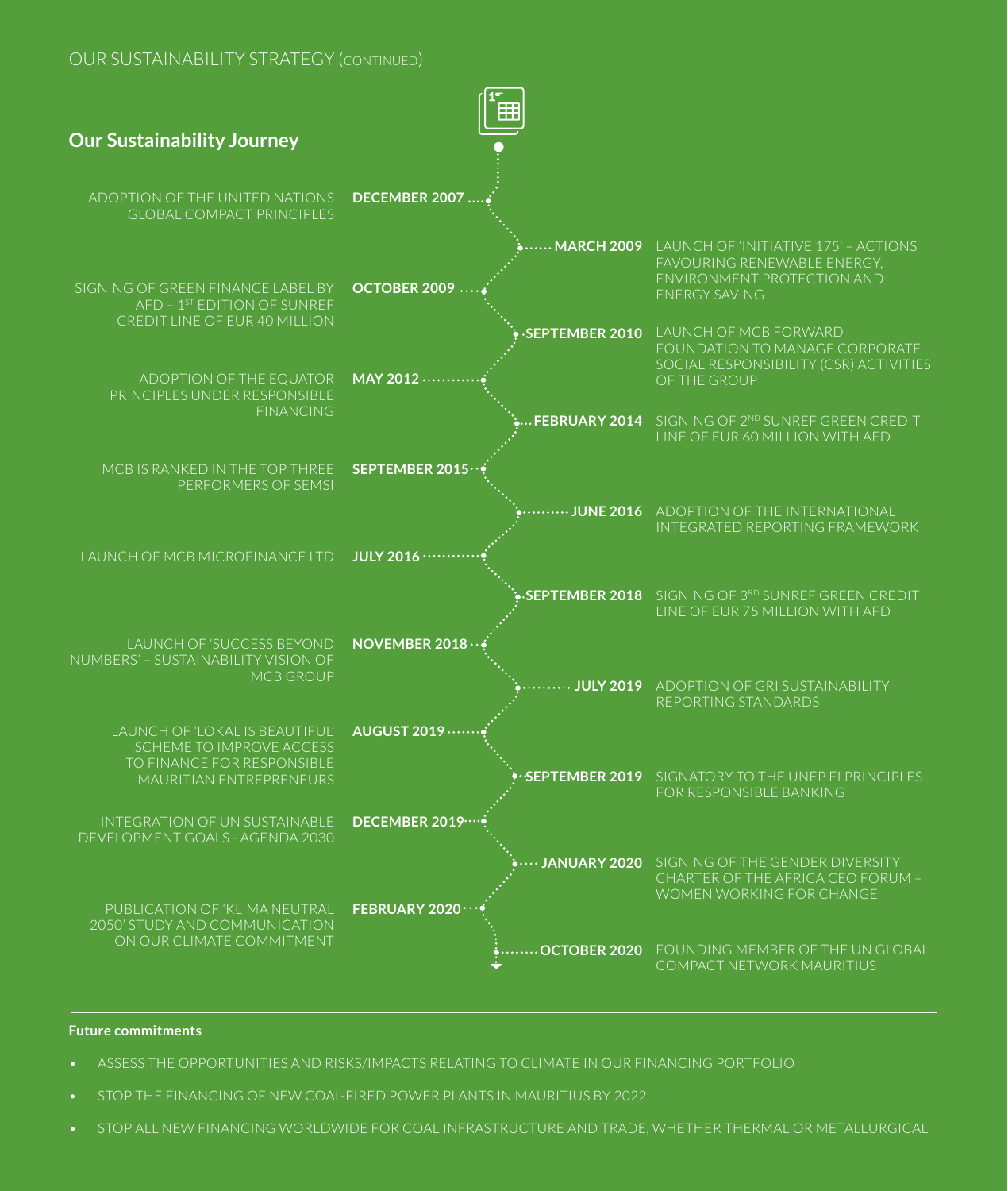# **Stakeholder Engagement**

We believe that the growth and success of MCB Group relies on our approach in understanding the requirements, expectations and challenges of our different stakeholders. The Group engages with its key stakeholders through several channels that facilitate understanding and responding to their needs.



### **KEY EXPECTATIONS**

- Career development
- A safe and healthy work environment
- An employer that promotes inclusiveness and diversity
- Fair remuneration and recognition

### **ENGAGEMENT APPROACH**

- Engagement survey
- Discussion platforms
- Workplace (Internal communication platform)
- Performance management system
- Training sessions including Talent Management Programme



### **KEY EXPECTATIONS**

- Contributing to foster inclusive socioeconomic development
- Financing key projects shaping the economic landscape

### **ENGAGEMENT APPROACH**

• Meetings and discussions with the Mauritius Bankers Association, Business Mauritius, Economic Development Board and other institutions



### **KEY EXPECTATIONS**

- Excellent product offering and digital solutions
- Good customer service and experience
- Easy access to banking facilities
- Data security and privacy

### **ENGAGEMENT APPROACH**

- **Surveys**
- Digital platforms and mobile application for banking services
- Focus groups
- Social media
	- Branch teams and kiosks
- Relationship Managers



### **KEY EXPECTATIONS**

- Establishing procurement guidelines in line with best practices on governance, human rights and environment protection
- On time payments

### **ENGAGEMENT APPROACH**

- Survey and audit
- Meeting
- Partnership and support to upskill suppliers



### **KEY EXPECTATIONS**

- Promoting socioeconomic development
- Preserving our environmental and cultural heritage
- Caring for the communities

### **ENGAGEMENT APPROACH**

- MCB Forward Foundation
- Ongoing dialogue with NGOs and partners
- Sponsoring events
- Online interface
- Earnings calls
- Analysts meeting
- International road shows
- Conference call and meeting

• Annual General Meeting



### **KEY EXPECTATIONS**

- Compliance with applicable legal and regulatory requirements
- Preserving the stability and security of the financial sector

### **ENGAGEMENT APPROACH**

- Regular meetings
- Reports submission



#### **KEY EXPECTATIONS**

- Sustainable returns on investment
- Growth of the Group and generating adequate earnings
- Ensure that business decisions are made by considering the global context

### **ENGAGEMENT APPROACH**

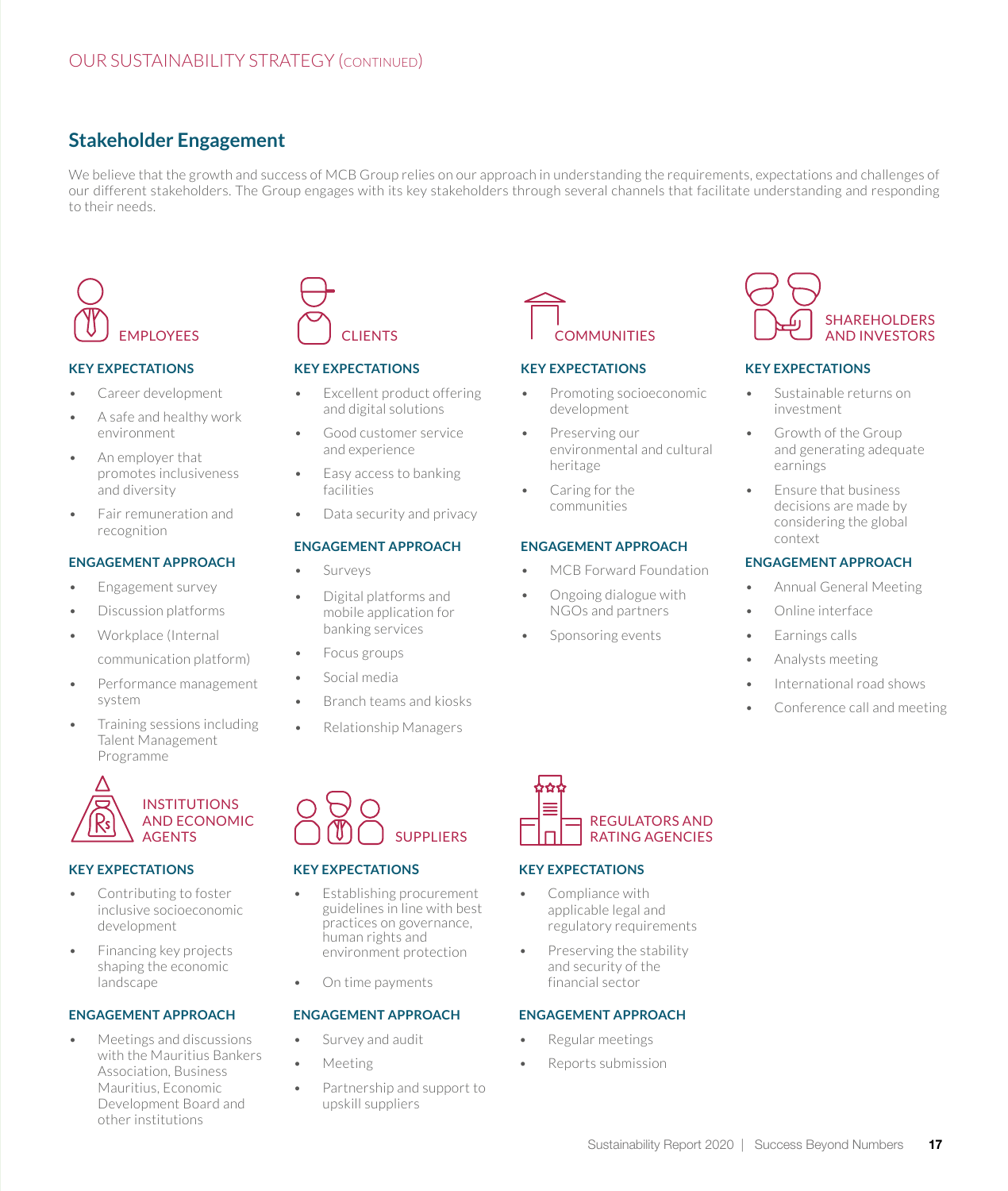# **Our Material Issues**

We have identified our material issues by considering our economic and geographical features as well as international issues affecting the banking sector. Our methodology is underpinned by two key analyses.

- The [Gapframe analysis](https://gapframe.org/global-data-analysis/)  it is based on the Sustainable Development Goals and has been used to contextualise the material issues of Mauritius because we believe that MCB has a key role to play in helping the country bridge the most important gaps as well as to reinforce and leverage its most important strengths.
- The Datamaran\* Artificial Intelligence powered analysis this assessment which highlights the most salient regional and sectoral sustainability issues tackled by peers of MCB in their sustainability reporting was conducted in 2018.

It is important to point out that for each material topic, the Group has direct and indirect socioeconomic and environmental impacts. Direct impacts result from daily internal operations while indirect impacts which are more significant are caused by our products and financing activities.

The United Nations Sustainable Development Goals define global priorities for 2030 in order to achieve a better and sustainable future for all by ending poverty, protecting the planet, and improving the lives of everyone. The United Nations intend to bring together countries, policy makers, businesses, youth, civil society, the media, academia and other stakeholders so as to achieve this 2030 agenda.

MCB has assessed its contribution to each of the UN SDGs and accordingly identified **eleven priority goals** that are aligned and relevant to its operations and the local context.



### **LOOKING AHEAD**

We have established an action plan with several milestones for the coming years.

- We are currently developing a sustainability policy linked to 'Success Beyond Numbers'.
- Implementation of actions and monitoring of objectives and targets under the three pillars of our sustainability programme.
- Implementation of UNEP FI Principles for Responsible Banking by first conducting an impact analysis of the operations.
- Upgrading of our Environmental and Social Risk Management policy and process through the integration of the revised Equator Principles (EP4) which was released in November 2019.
- Providing training to our employees on sustainable finance.
- Exploring the possibility of integrating Sustainability Linked Loan Principles in our products.
- UN Global Compact Local Network Mauritius promoting sustainable development in Mauritius as Council Member.

*\* Datamaran is a software solution for non-financial risk management. The software tracks 100 non-financial topics by sifting and analysing millions of data points from publicly available sources, including corporate reports (financial, sustainability reports and Securities and Exchange Commission filings), mandatory regulations and voluntary initiatives, as well as news and social media.*